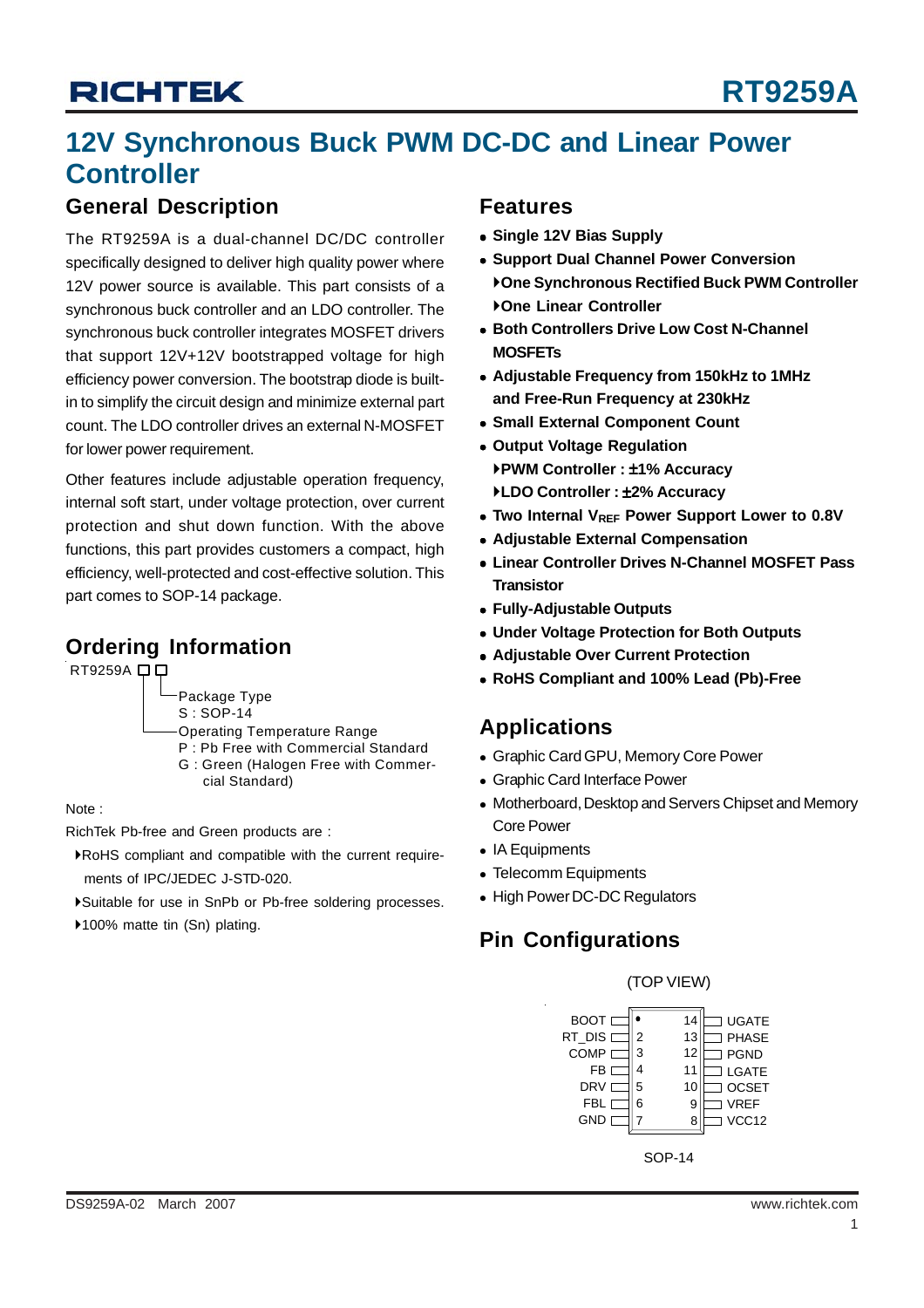

## **Typical Application Circuit**

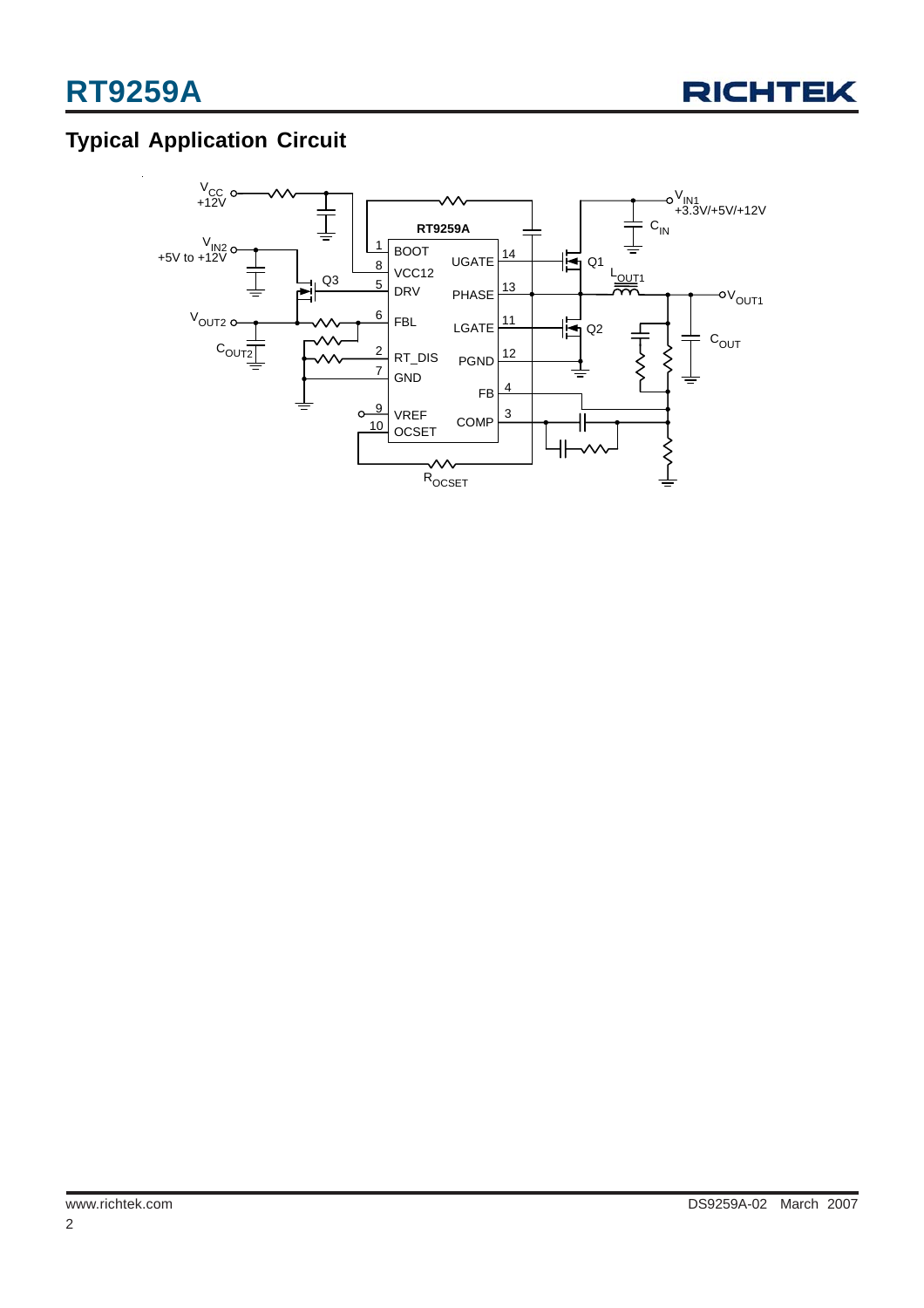## **Functional Pin Description**

### **BOOT (Pin 1)**

Bootstrap supply for the upper gate driver. Connect the bootstrap capacitor between BOOT pin and the PHASE pin. The bootstrap capacitor provides the charge to turn on the upper MOSFET.

### **RT\_DIS (Pin 2)**

Connect a resistor from RT\_DIS to GND to set frequency. In addition, if this pin is pulled down towards GND, it will disable both regulator outputs until released.

### **COMP (Pin 3)**

Buck converter external compensation. This pin is used to compensate the control loop of the buck converter.

### **FB (Pin 4)**

Buck converter feedback voltage. This pin is the inverting input of the PWM error amplifier. FB senses the switcher output through an external resistor divider network.

### **DRV (Pin 5)**

Connect this pin to the gate of an external MOSFET. This pin provides the drive for the linear regulator' s pass MOSFET.

### **FBL (Pin 6)**

Linear regulator feedback voltage. This pin is the inverting input of the LDO error amplifier and protection monitor. Connect this pin to an external resistor divider network of the linear regulator.

### **GND (Pin 7)**

Signal ground for the IC. All voltages levels are measured with respect to this pin.

### **VCC12 (Pin 8)**

Connect this pin to a well-decoupled 12V bias supply. It is also the positive supply for the lower gate driver, LGATE.

### **VREF (Pin 9)**

0.8V reference voltage output.

### **OCSET (Pin 10)**

Connecting a resistor  $(R_{OCSET})$  from this pin to the source of the upper MOSFET and the drain of the lower MOSFET sets the over-current trip point.  $R_{OCSET}$ , an internal  $40\mu A$ current source, and the lower MOSFET on resistance,  $R_{DS(ON)}$ , set the converter over-current trip point ( $I_{OCSET}$ ) according to the following Equation :

> of the lower MOSFET  $\text{IocSET}$  =  $\frac{40 \text{uA} \times \text{RocSET} - 0.4 \text{V}}{200 \text{m} \cdot \text{RocSET}}$ DS(ON)  $\text{OCSET}$  =  $\frac{40 \text{UA} \times \text{ROCSET}}{R_{\text{DS(ON)}} \text{ of the low}}$  $=\frac{40uA \times R$  ocset –

### **LGATE (Pin 11)**

Lower gate driver output. Connect to the gate of the lowside power N-Channel MOSFET. This pin is monitored by the adaptive shoot-through protection circuitry to determine when the lower MOSFET has turn off.

### **PGND (Pin 12)**

Power ground return for the lower gate driver.

### **PHASE (Pin 13)**

Connect this pin to the source of the upper MOSFET and the drain of the lower MOSFET. This pin is monitored by the adaptive shoot-through protection circuitry to determine when the upper MOSFET has turned off.

### **UGATE (Pin 14)**

Upper gate driver output. Connect to gate of the high-side power N-Channel MOSFET. This pin is monitored by the adaptive shoot-through protection circuitry to determine when the upper MOSFET has turned off.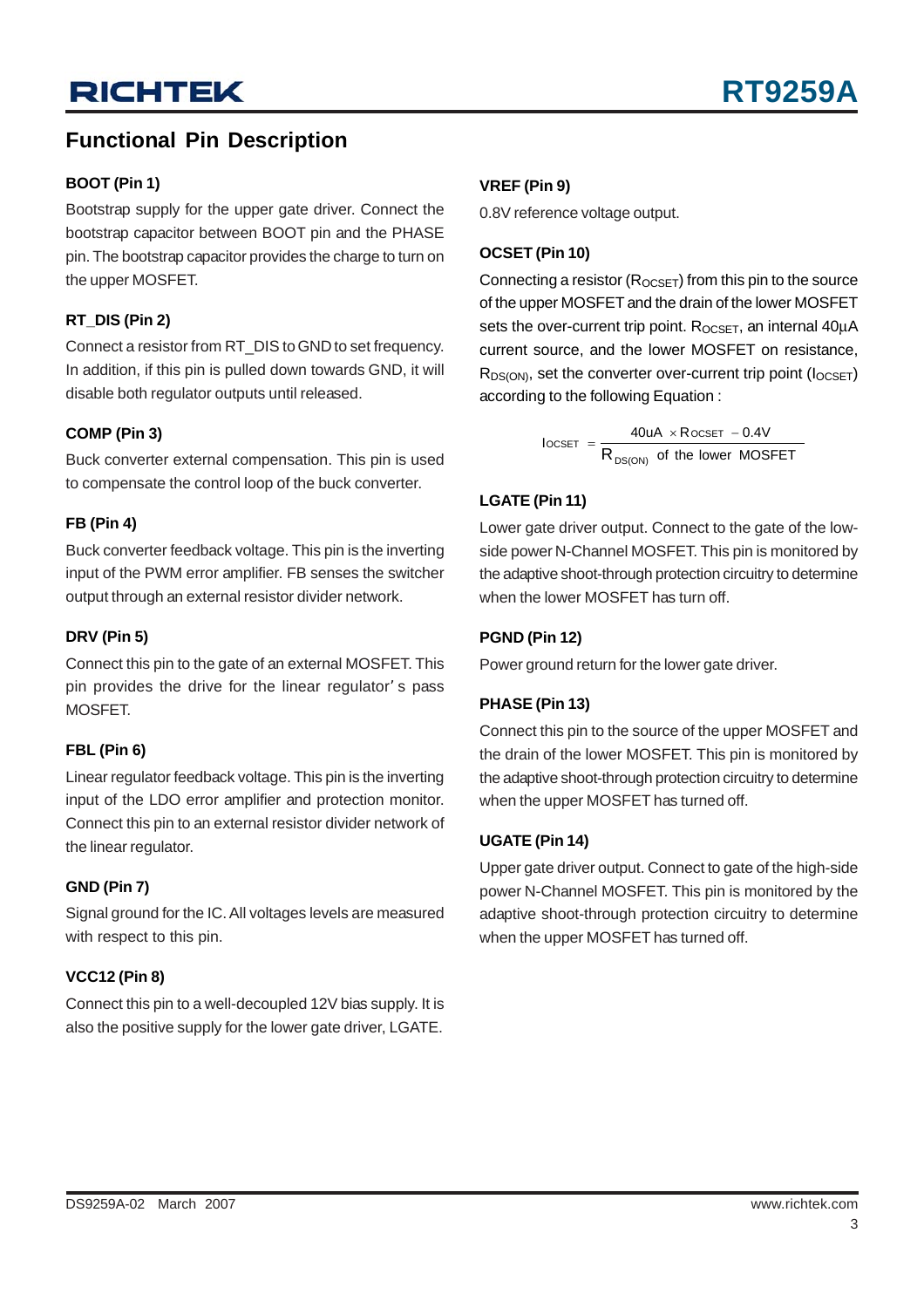

## **Function Block Diagram**

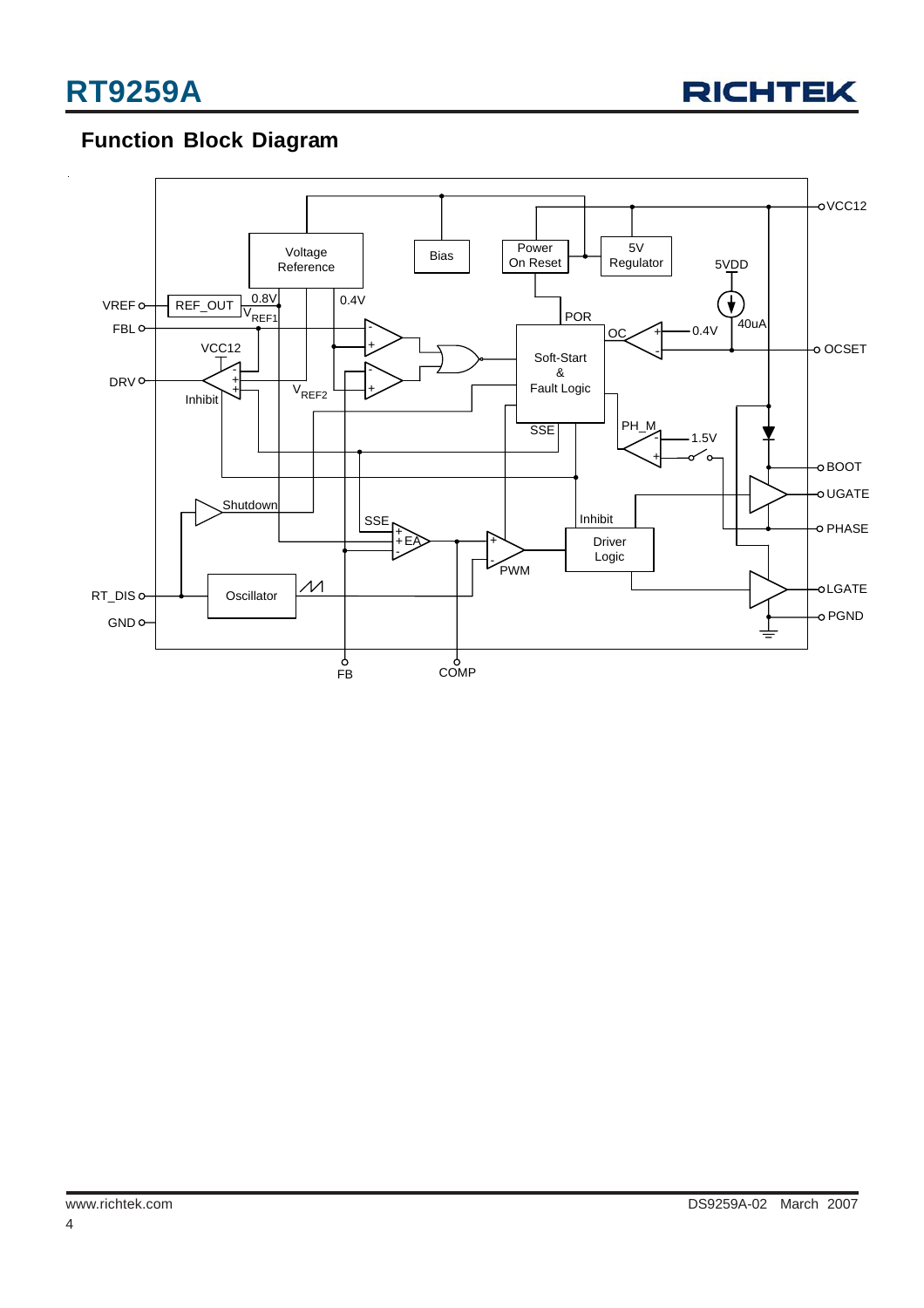

## **Absolute Maximum Ratings** (Note 1)

| • PHASE to GND                                 |  |
|------------------------------------------------|--|
|                                                |  |
|                                                |  |
|                                                |  |
| • BOOT to GND                                  |  |
|                                                |  |
|                                                |  |
|                                                |  |
|                                                |  |
|                                                |  |
|                                                |  |
| • Power Dissipation, $P_D @ T_A = 25^{\circ}C$ |  |
|                                                |  |
| • Package Thermal Resistance (Note 4)          |  |
|                                                |  |
|                                                |  |
|                                                |  |
|                                                |  |
| • ESD Susceptibility (Note 2)                  |  |
|                                                |  |
|                                                |  |

## **Recommended Operating Conditions** (Note 3)

### **Electrical Characteristics**

( $V_{CC}$  = 12V,  $T_A$  = 25°C unless otherwise specified)

| <b>Parameter</b>              | <b>Symbol</b>             | <b>Test Conditions</b>               | Min   | Typ  | <b>Max</b> | <b>Units</b> |  |  |
|-------------------------------|---------------------------|--------------------------------------|-------|------|------------|--------------|--|--|
| <b>Supply Input</b>           |                           |                                      |       |      |            |              |  |  |
| Power Supply Voltage          | $V_{CC}$                  |                                      | $- -$ | 12   | 15         | V            |  |  |
| Power On Reset                | <b>V<sub>VCCRTH</sub></b> | V <sub>CC</sub> Rising               | 8.8   | 9.6  | 10.4       | V            |  |  |
| Power On Reset Hysteresis     | <b>V<sub>VCCHYS</sub></b> |                                      | 0.4   | 0.78 | 1.2        | V            |  |  |
| <b>Power Supply Current</b>   | <b>I</b> vcc              | UGATE, LGATE Open                    | $- -$ | 3    | --         | mA           |  |  |
| <b>Oscillator</b>             |                           |                                      |       |      |            |              |  |  |
| <b>Free Running Frequency</b> | tosc                      | $R_{\text{RT}} = 110 \text{k}\Omega$ | 250   | 300  | 350        | kHz          |  |  |
| Ramp Amplitude                |                           |                                      | $- -$ | 1.6  | $- -$      | V            |  |  |

*To be continued*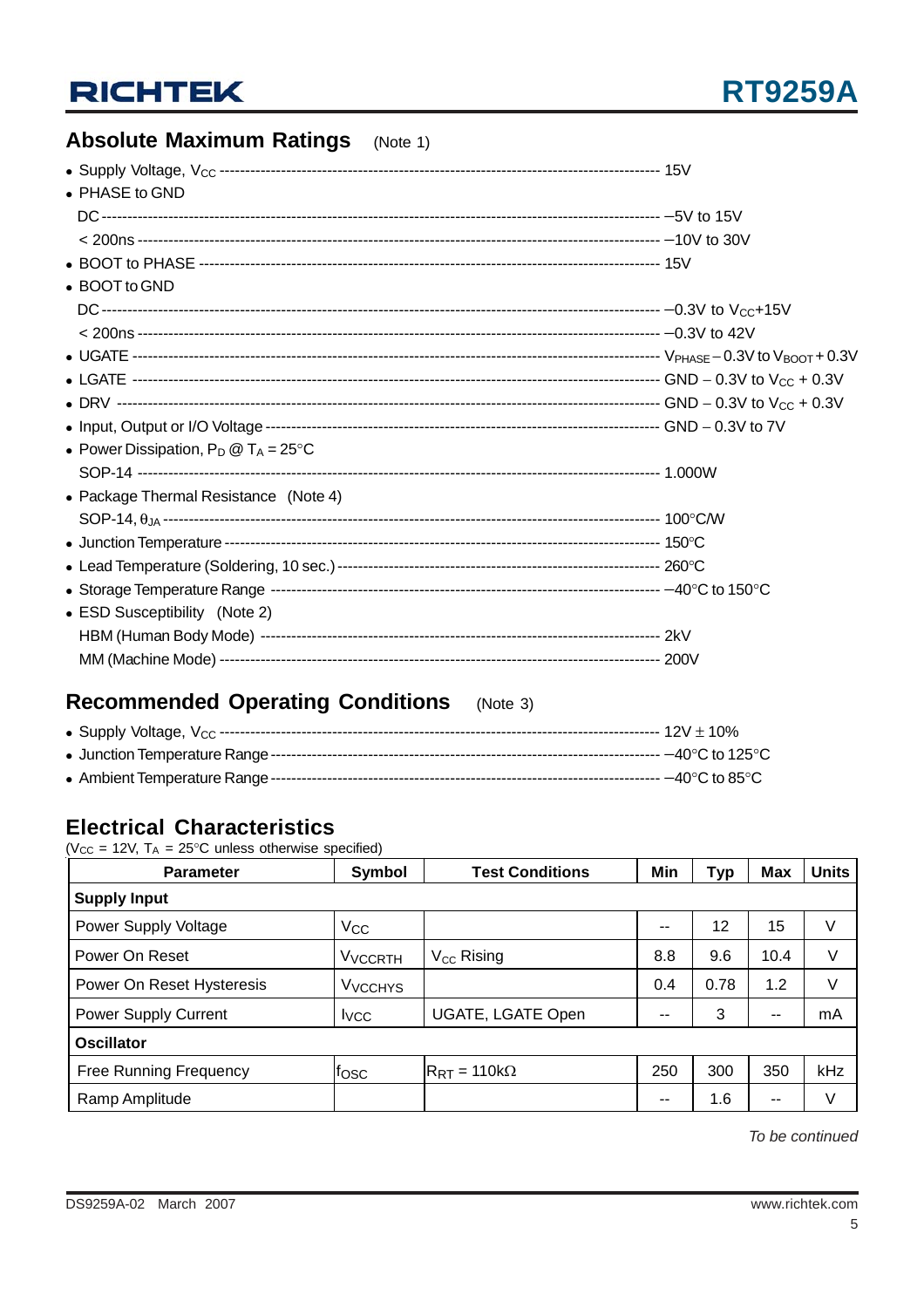## **RT9259A**

| <b>RICHTEK</b> |  |  |  |
|----------------|--|--|--|
|                |  |  |  |

| <b>Parameter</b>                  | <b>Symbol</b>          | <b>Test Conditions</b>                                                                   | Min            | <b>Typ</b>               | <b>Max</b>               | <b>Units</b> |  |
|-----------------------------------|------------------------|------------------------------------------------------------------------------------------|----------------|--------------------------|--------------------------|--------------|--|
| <b>Reference Voltage</b>          |                        |                                                                                          |                |                          |                          |              |  |
| PWM Error Amplifier Reference     | VREF1                  |                                                                                          | 0.792          | 0.8                      | 0.808                    | $\vee$       |  |
| <b>Linear Driver Reference</b>    | VREF <sub>2</sub>      |                                                                                          | 0.784          | 0.8                      | 0.816                    | $\vee$       |  |
| <b>VREF Buffer Source Current</b> |                        |                                                                                          | 5              | Ш,                       | $-$                      | mA           |  |
| <b>Error Amplifier</b>            |                        |                                                                                          |                |                          |                          |              |  |
| DC Gain                           |                        |                                                                                          | 70             | 88                       | $\overline{\phantom{a}}$ | dB           |  |
| Gain-Bandwidth Product            | <b>GBW</b>             | $CLOAD = 5pF$                                                                            | 6              | 15                       | --                       | <b>MHz</b>   |  |
| <b>Slew Rate</b>                  | <b>SR</b>              |                                                                                          | 3              | 6                        | $-$                      | V/us         |  |
| <b>Gate Driver</b>                |                        |                                                                                          |                |                          |                          |              |  |
| <b>Upper Drive Source</b>         | RUGATE                 | $V_{\text{BOOT}} - V_{\text{PHASE}} = 12V,$<br>$V_{\text{BOOT}} - V_{\text{UGATE}} = 1V$ | --             | $\overline{4}$           | 8                        | Ω            |  |
| <b>Upper Drive Sink</b>           | RUGATE                 | $V_{UGATE} = 1V$                                                                         | --             | $\overline{4}$           | 8                        | $\Omega$     |  |
| <b>Lower Drive Source</b>         | $R_{\text{LGATE}}$     | $V_{CC} - V_{LGATE} = 1V$                                                                | $-$            | 4                        | 6                        | $\Omega$     |  |
| Lower Drive Sink                  | RLGATE                 | $V_{\text{LGATE}} = 1V$                                                                  | $-$            | $\overline{2}$           | 4                        | $\Omega$     |  |
| <b>Protection</b>                 |                        |                                                                                          |                |                          |                          |              |  |
| <b>Under Voltage Protection</b>   | VUVP                   |                                                                                          | 0.36           | 0.4                      | 0.45                     | V            |  |
| Soft-Start Time Interval          | $T_{SS}$               |                                                                                          | $\overline{2}$ | 3                        | 4                        | ms           |  |
| Over Current Threshold            |                        | $R$ <sub>OCSET</sub> = 20 $k\Omega$                                                      | --             | $-400$                   | --                       | mV           |  |
| RT_DIS Shutdown Threshold         |                        |                                                                                          | 0.35           | 0.4                      | --                       | $\vee$       |  |
| <b>Linear Regulator</b>           |                        |                                                                                          |                |                          |                          |              |  |
| Output High Voltage               | <b>V<sub>DRV</sub></b> |                                                                                          | 9.5            | 10.3                     | $\overline{a}$           | $\vee$       |  |
| <b>Output Low Voltage</b>         | <b>V<sub>DRV</sub></b> |                                                                                          | --             | 0.1                      | 1                        | V            |  |
| <b>Source Current</b>             | <b>IDRVSR</b>          |                                                                                          | $\overline{2}$ | $\overline{\phantom{a}}$ | --                       | mA           |  |
| <b>Sink Current</b>               | <b>IDRVSC</b>          |                                                                                          | 0.5            | $-$                      | --                       | mA           |  |

- **Note 1.** Stresses listed as the above "Absolute Maximum Ratings" may cause permanent damage to the device. These are for stress ratings. Functional operation of the device at these or any other conditions beyond those indicated in the operational sections of the specifications is not implied. Exposure to absolute maximum rating conditions for extended periods may remain possibility to affect device reliability.
- **Note 2.** The device is not guaranteed to function outside its operating conditions.
- **Note 3.**  $\theta_{JA}$  is measured in the natural convection at  $T_A = 25^\circ \text{C}$  on a low effective thermal conductivity test board of JEDEC 51-3 thermal measurement standard.
- **Note 4.**  $\theta_{JA}$  is measured in the natural convection at  $T_A = 25^\circ \text{C}$  on a high effective 4-layers 2S2P thermal conductivity test board of JEDEC 51-7 thermal measurement standard.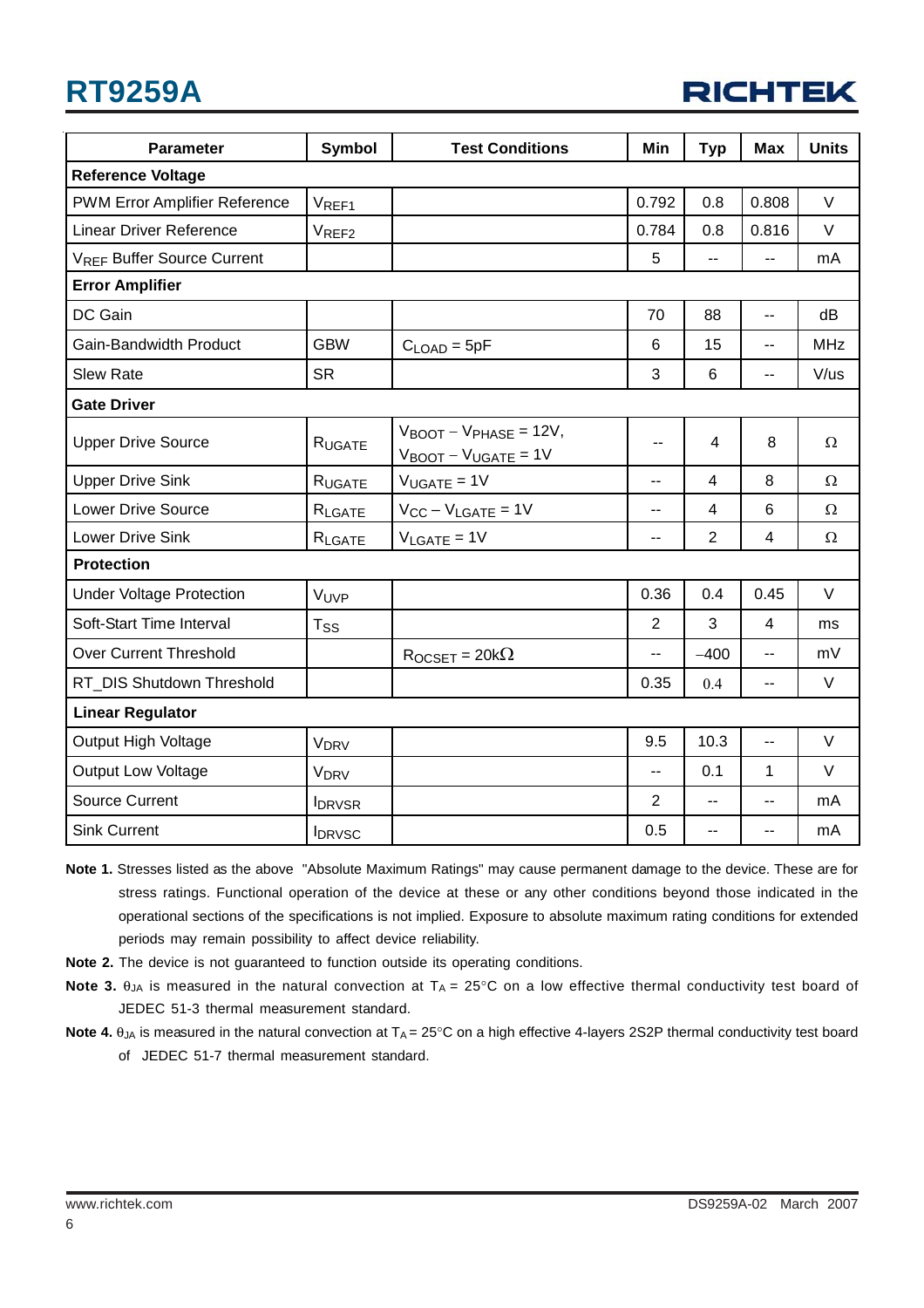## **Typical Operating Characteristics**

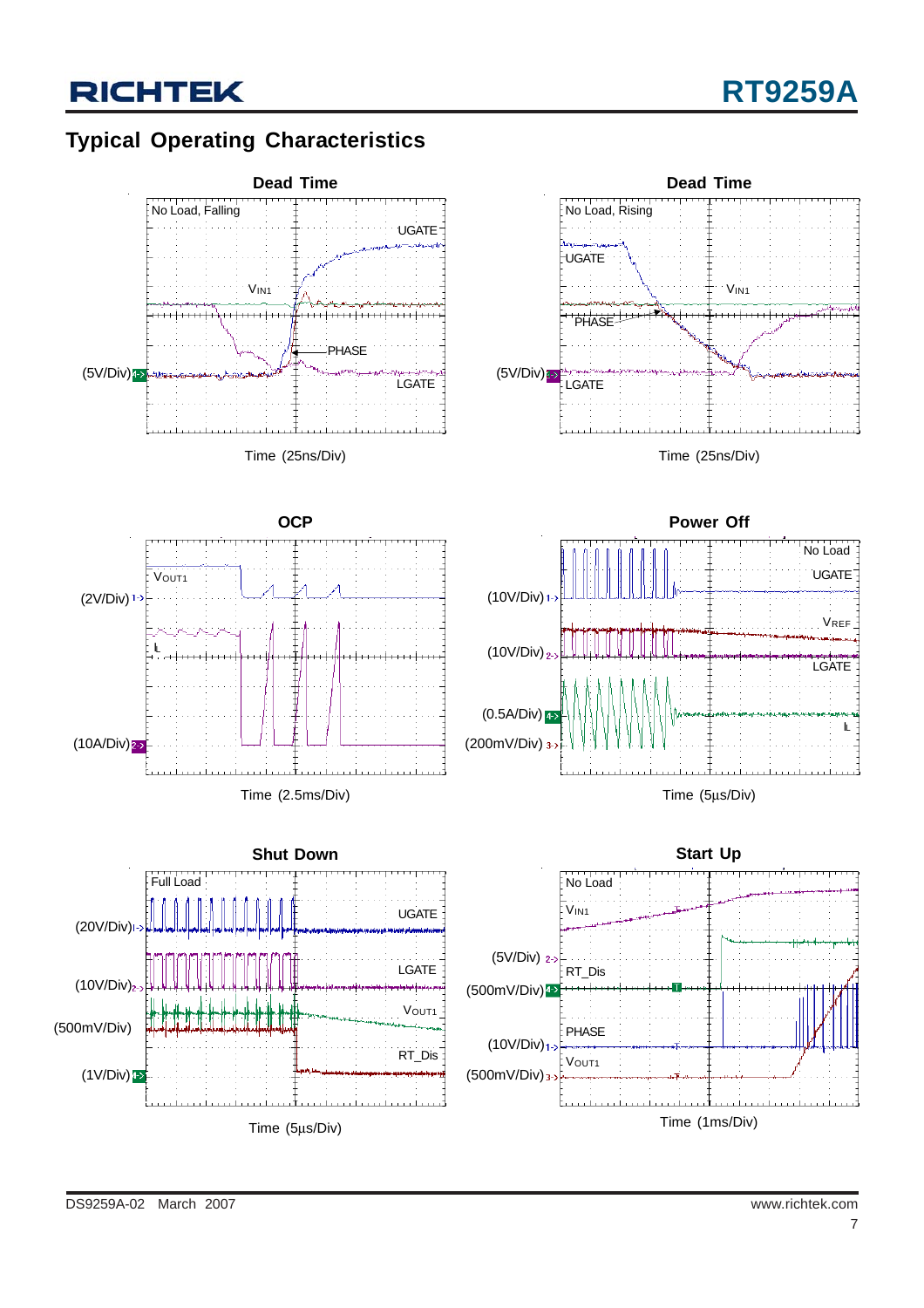# **RT9259A**



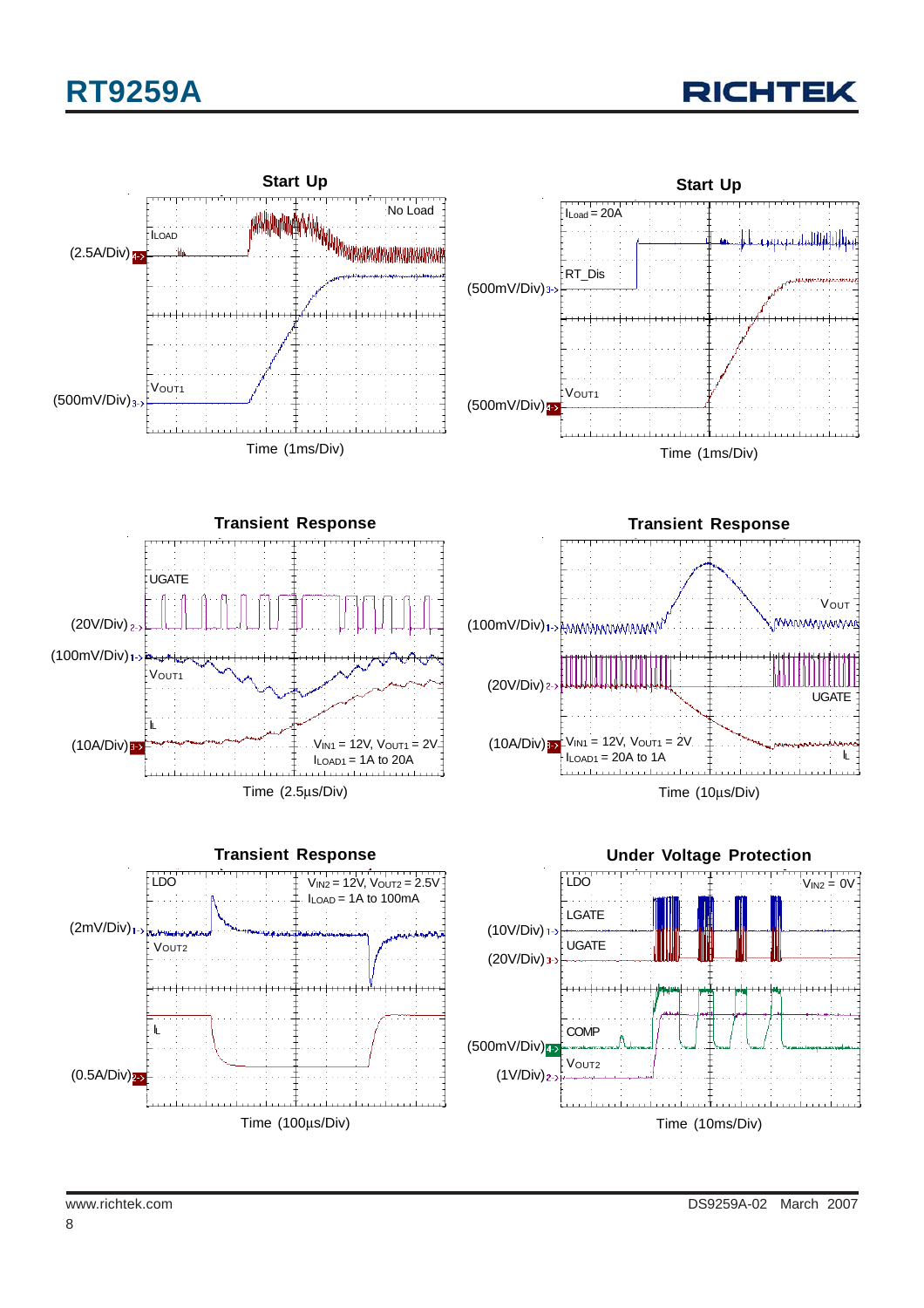## **Application Information**

#### **Introduction**

The RT9259A is a dual-channel DC/DC controller specifically designed to deliver high quality power where 12V power source is available. This part consists of a synchronous buck controller and an LDO controller. The synchronous buck controller integrates internal MOSFET drivers that support 12V+12V bootstrapped voltage for high efficiency power conversion. The bootstrap diode is builtin to simplify the circuit design and minimize external part count. The LDO controller drives an external N-MOSFET for lower power requirement.

#### **Internal 5VDD Regulator**

It is highly recommended to power the RT9259A with welldecoupled 12V to VCC12 pin. VCC12 powers the RT9259A control circuit, low side gate driver and bootstrap circuit for high side gate driver. A bootstrap diode is embedded to facilitates PCB design and reduce the total BOM cost. No external Schottky diode is required. The RT9259A integrates MOSFET gate drives that are powered from the VCC12 pin and support 12V + 12V driving capability. Converters that consist of RT9259A feature high efficiency without special consideration on the selection of MOSFETs.

An internal linear regulator regulates VCC12 input to a 5VDD voltage for internal control logic circuit. No external bypass capacitor is required for filtering the 5VDD voltage. This further facilitates PCB design and reduces the total BOM cost.

### **Power On Reset**

The RT9259A automatically initializes upon applying of input power (at the VCC12) pin. The power on reset function (POR) continually monitors the input bias supply voltage at the VCC12 pin. The VCC12V POR level is typically 9.6V at VCC12V rising.

### **Frequency Setting and Shut Down**

Connecting a resistor  $R_{RT}$  from the RT\_DIS pin to GND sets the operation frequency. The relation can be roughly expressed in the equation.

 $f_{\text{OSC}} \cong 230$ kHz +  $\frac{7700}{R_{\text{RT}}}$ (kHz)

When let open, the free running frequency is 230kHz typically. Figure 1 shows the operation frequency vs.  $R_{RT}$ for quick reference.



Figure 1. RT vs. fsw at Low Frequency

Shorting the RT\_DIS pin to GND with an external signallevel MOSFET shuts down the device. This allows flexible power sequence control for specified application. The RT\_DIS pin threshold voltage is 0.4V typically.

### **VIN1 Detection**

The RT9259A continuously generates a 10kHz pulse train with 1 us pulse width to turn on the upper MOSFET for detecting the existence of VIN1 after VCC12V POR and RT DIS enabled as shown in Figure 2. PHASE pin voltage is monitored during the detection duration.

If the PHASE voltage crosses 1.5V four times, VIN1 existence is recognized and the RT9259A initiates its soft start cycle as described in next section.



Internal Counter will count  $(V_{PHASE} > 1.5V)$ four times (rising & falling) to recognize  $V_{IN1}$  is ready. 1st 2nd 3rd4th PHASE  $\sqrt{\ }$  waveform

Figure 2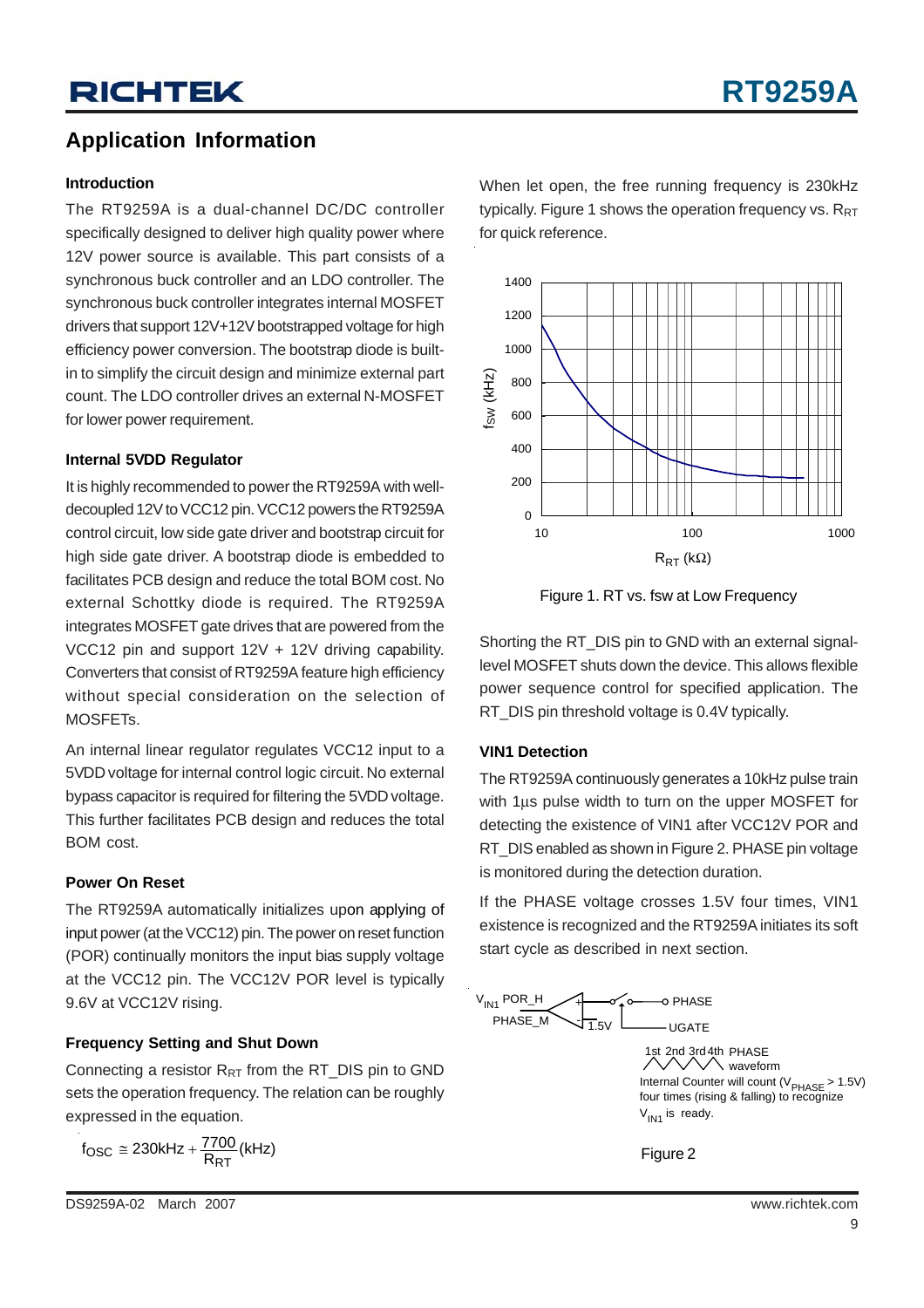### **Soft Start for Synchronous Buck Converter**

A built-in soft-start is used to prevent surge current from power supply input during power on (referring to the Functional Block Diagram). The error amplifier EA is a threeinput device. SSE or  $V_{REF1}$  whichever is smaller dominates the behavior non-inverting input. The internal soft start voltage SSE linearly ramps up to about 4V after VIN1 existence is recognized with about 2ms delay. According, the output voltage ramps up smoothly to its target level. The rise time of output voltage is about 2ms as shown in Figure 3.  $V_{REF1}$  takes over the behavior EA when SSE > V<sub>REF1</sub>.

SSE is also used for LDO soft start. LDO input voltage VIN2 *MUST* be ready before SSE starts to ramp up. Otherwise UVP function of LDO may be triggered and shut down the RT9259A.





### **Under Voltage Protection**

The voltages at FB and FBL pin are monitored for under voltage protection (UVP) after the soft start is completed. UVP is triggered if one of the feedback voltages is under (50% x  $V_{REFX}$ ) with a 30us delay. As shown in Figure 4, the RT9259A PWM controller is shut down when  $V_{FB}$  drops lower than the UVP threshold. In Figure 5, the RT9259A shuts down after 4 time UVP hiccups triggered by FBL.







Figure 5. UVP hiccups triggered by FBL

### **Over Current Protection**

The RT9259A senses the current flowing through lower MOSFET for over current protection (OCP) by sensing the PHASE pin voltage as shown in the Functional Block Diagram. A 40uA current source flows through the external resistor  $R_{OCSFT}$  to PHASE pin causes 0.8V voltage drop across the resistor. OCP is triggered if the voltage at PHASE pin (drop of lower MOSFET  $V_{DS}$ ) is lower than – 0.4V when low side MOSFET conducting. Accordingly inductor current threshold for OCP is a function of conducting resistance of lower MOSFET  $R_{DS(ON)}$  as :

$$
I_{OCSET} = \frac{40\,\mu A \times R_{OCSET} - 0.4V}{R_{DS(ON)}}
$$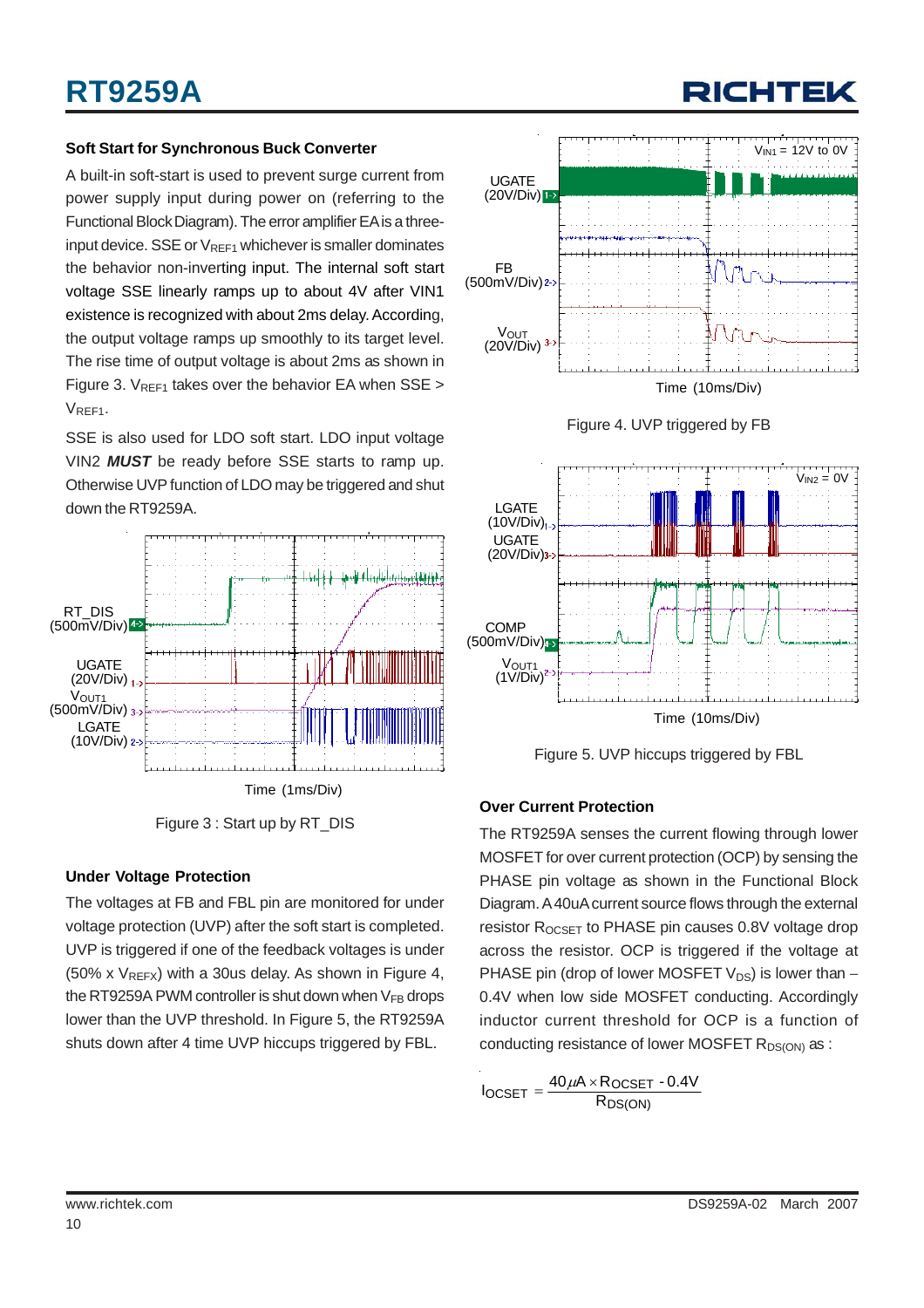If MOSFET with  $R_{DS(ON)} = 16 \text{m}\Omega$  is used, the OCP threshold current is about 25A. Once OCP is triggered, the RT9259A enters hiccup mode and re-soft starts again. The RT9259A shuts down after 4 time OCP hiccups.



Figure 7. Shorted then Start Up (Extended Figure 3)

### **Feedback Compensation**

The RT9259A is a voltage mode controller. The control loop is a single voltage feedback path including a compensator and modulator as shown Figure 8. The modulator consists of the PWM comparator and power stage. The PWM comparator compares error amplifier EA output (COMP) with oscillator (OSC) sawtooth wave to provide a pulse-width modulated (PWM) with an amplitude of  $V_{IN}$  at the PHASE node. The PWM wave is smoothed by the output filter  $L_{\text{OUT}}$  and  $C_{\text{OUT}}$ . The output voltage ( $V_{\text{OUT}}$ ) is sensed and fed to the inverting input of the error amplifier.

A well-designed compensator regulates the output voltage to the reference voltage  $V_{REF}$  with fast transient response and good stability.

In order to achieve fast transient response and accurate output regulation, an adequate compensator design is necessary. The goal of the compensation network is to provide adequate phase margin (greater than 45 degrees) and the highest 0dB crossing frequency. It is also recommended to manipulate loop frequency response that its gain crosses over 0dB at a slope of −20dB/dec.



Figure 8. Closed Loop

### **1) Modulator Frequency Equations**

The modulator transfer function is the small-signal transfer function of  $V_{\text{OUT}}/V_{\text{COMP}}$  (output voltage over the error amplifier output. This transfer function is dominated by a DC gain, a double pole, and a zero as shown in Figure 10. The DC gain of the modulator is the input voltage  $(V_{\text{IN}})$ divided by the peak to peak oscillator voltage  $V_{\text{OSC}}$ . The output LC filter introduces a double pole, 40dB/decade gain slope above its corner resonant frequency, and a total phase lag of 180 degrees. The resonant frequency of the LC filter expressed as :

$$
f_{LC} = \frac{1}{2\pi\sqrt{L_{OUT} \times C_{OUT}}}
$$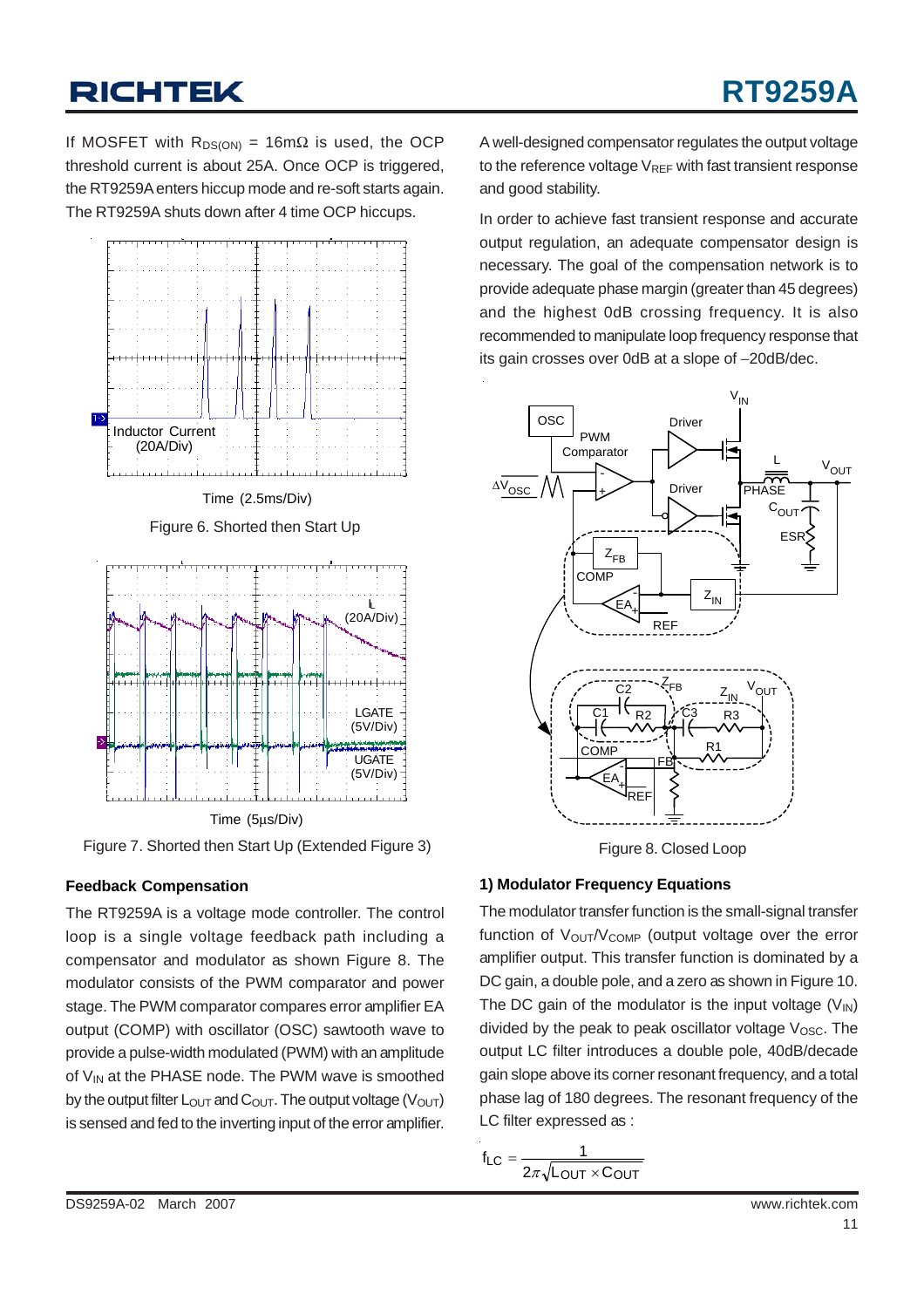# **RT9259A**

The ESR zero is contributed by the ESR associated with the output capacitance. Note that this requires that the output capacitor should have enough ESR to satisfy stability requirements. The ESR zero of the output capacitor expressed as follows :

$$
f_{ESR} = \frac{1}{2\pi \times C_{OUT} \times ESR}
$$

### **2) Compensation Frequency Equations**

The compensation network consists of the error amplifier and the impedance networks  $Z_C$  and  $Z_F$  as shown in Figure 9.



Figure 9. Compensation Loop

$$
f_{Z1} = \frac{1}{2\pi \times R2 \times C2}
$$

$$
f_{P1} = \frac{1}{2\pi \times R2 \times \frac{C1 \times C2}{C1 + C2}}
$$

Figure 10 shows the DC-DC converter's gain vs. frequency. The compensation gain uses external impedance networks  $Z_C$  and  $Z_F$  to provide a stable, high bandwidth loop. High crossover frequency is desirable for fast transient response, but often jeopardize the system stability. In order to cancel one of the LC filter poles, place the zero before the LC filter resonant frequency. In the experience, place the zero at 75% LC filter resonant frequency. Crossover frequency should be higher than the ESR zero but less than 1/5 of the switching frequency. The second pole is placed at half the switching frequency.



RICHTE

### **Thermal Considerations**

For continuous operation, do not exceed absolute maximum operation junction temperature 125°C. The maximum power dissipation depends on the thermal resistance of IC package, PCB layout, the rate of surroundings airflow and temperature difference between junction to ambient. The maximum power dissipation can be calculated by following formula :

### $P_{D(MAX)} = (T_{J(MAX)} - T_A) / \theta_{JA}$

Where  $T_{J(MAX)}$  is the maximum operation junction temperature 125 $\mathrm{^{\circ}C}$ , T<sub>A</sub> is the ambient temperature and the  $\theta_{JA}$  is the junction to ambient thermal resistance.

The junction to ambient thermal resistance  $\theta_{JA}$  is layout dependent. For SOP-14 packages, the thermal resistance  $\theta_{JA}$  is 100°C/W on the standard JEDEC 51-7 four-layers thermal test board.

The maximum power dissipation at  $T_A = 25^{\circ}C$  can be calculated by following formula :

 $P_{D(MAX)}$  = ( 125°C − 25°C) / 100°C/W = 1.000 W for SOP-14 packages

The maximum power dissipation depends on operating ambient temperature for fixed  $T_{J(MAX)}$  and thermal resistance θJA. For RT9259A packages, the Figure 11 of derating curves allows the designer to see the effect of rising ambient temperature on the maximum power allowed.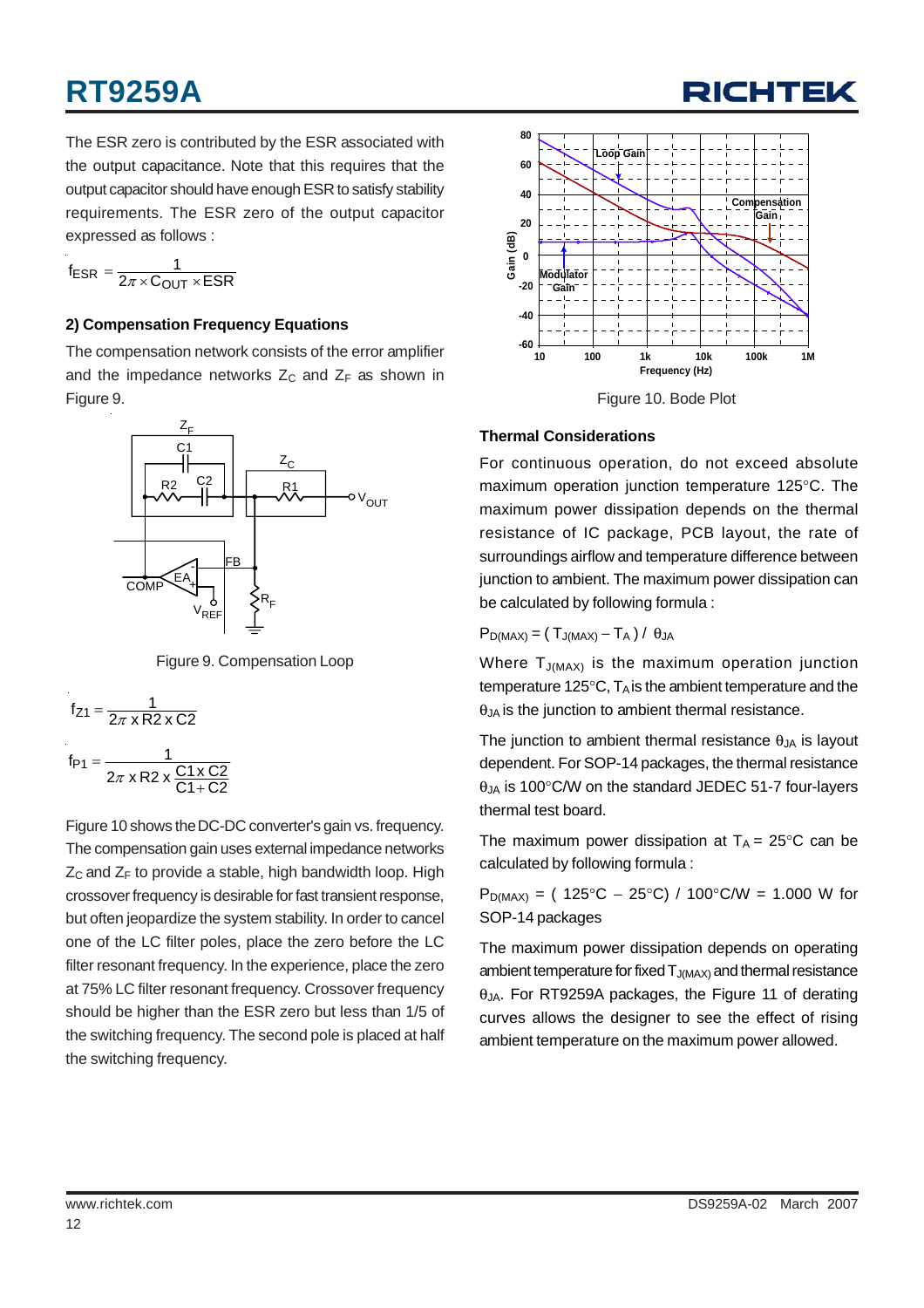# **RT9259A**



Figure 11. Derating Curves for RT9259A Packages

#### **PCB Layout Considerations**

MOSFETs switch very fast and efficiently. The speed with which the current transitions from one device to another causes voltage spikes across the interconnecting impedances and parasitic circuit elements. The voltage spikes can degrade efficiency and radiate noise, that results in over-voltage stress on devices. Careful component placement layout and printed circuit design can minimize the voltage spikes induced in the converter. Consider, as an example, the turn-off transition of the upper MOSFET prior to turn-off, the upper MOSFET was carrying the full load current. During turn-off, current stops flowing in the upper MOSFET and is picked up by the low side MOSFET or schottky diode. Any inductance in the switched current path generates a large voltage spike during the switching interval. Careful component selections, layout of the critical components, and use shorter and wider PCB traces help in minimizing the magnitude of voltage spikes.

There are two sets of critical components in a DC-DC converter using the RT9259A. The switching power components are most critical because they switch large amounts of energy, and as such, they tend to generate equally large amounts of noise. The critical small signal components are those connected to sensitive nodes or those supplying critical bypass current.

The power components and the PWM controller should be placed firstly. Place the input capacitors, especially the high-frequency ceramic decoupling capacitors, close to the power switches. Place the output inductor and output capacitors between the MOSFETs and the load. Also locate the PWM controller near by MOSFETs. A multi-layer printed circuit board is recommended. Figure 12 shows the connections of the critical components in the converter. Note that the capacitors  $C_{IN}$  and  $C_{OUT}$  each of them represents numerous physical capacitors.

Use a dedicated grounding plane and use vias to ground all critical components to this layer. Apply another solid layer as a power plane and cut this plane into smaller islands of common voltage levels. The power plane should support the input power and output power nodes. Use copper filled polygons on the top and bottom circuit layers for the PHASE node, but it is not necessary to oversize this particular island. Since the PHASE node is subjected to very high dV/dt voltages, the stray capacitance formed between these islands and the surrounding circuitry will tend to couple switching noise. Use the remaining printed circuit layers for small signal routing. The PCB traces between the PWM controller and the gate of MOSFET and also the traces connecting source of MOSFETs should be sized to carry 2A peak currents.



Figure 12. The connections of the critical components in the converter